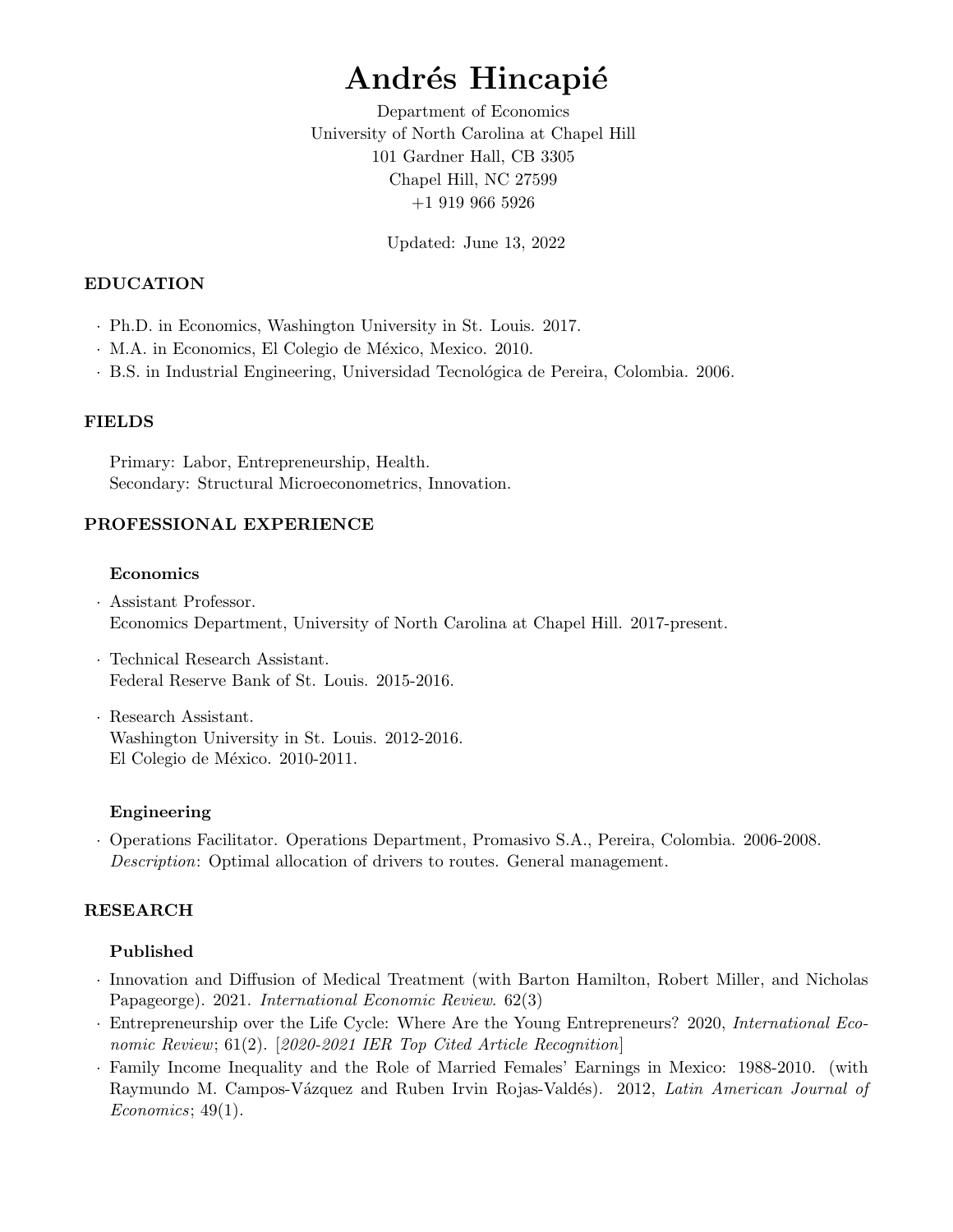# Working Papers

- · Innovation and Health Disparities (with Barton Hamilton, Emma Kalish and Nicholas Papageorge).
- · The Bright Side of Nepotism? Family CEOs, Turnover, and Firm Performance (with Barton Hamilton and Noah Lyman).
- · Who Chooses Primary Care? Explaining Changes in Career Plans of Medical Students (with Dorothy A. Andriole, MD, Joseph Cullen, PhD, Donna B. Jeffe, PhD, and Carl Sanders, PhD).

# Work in Progress

- · Entrepreneurship in Black and White: Life Cycle Differences in Entrepreneurship between Black and White Males (with Barton Hamilton, Prasanthi Ramakrishnan and Sid Sanghi).
- · Life-Cycle Fertility and Human Capital Accumulation (with George-Levi Gayle and Robert Miller).
- · Optimal Parental Leave Policies in the Presence of Statistical Discrimination and Child Development (joint with George-Levi Gayle)
- · The Career Effects of Job-Protected and Paid Leave in the U.S.: Exploiting Forty Years of Policy Variation in Generosity and Nonlinear Eligibility (with George-Levi Gayle and DoHun Kim).
- · How Small is the Small-Firm Effect on Entrepreneurship Dynamics? (with Barton Hamilton and Mostafa Salari)

# Other Publications

- · Which Persists More from Generation to Generation–Income or Wealth? (with George-Levi Gayle). July, 2016. The Regional Economist, Federal Reserve Bank of St. Louis.
- · Breaking Down the Gender Wage Gap by Age and by Hours Worked (with Limor Golan). October, 2016. The Regional Economist, Federal Reserve Bank of St. Louis.

# Grants

- · \$500,000 for "Optimal Parental Leave Policies in the Presence of Statistical Discrimination and Child Development" (joint with George-Levi Gayle) from NSF.
- · \$12,000 for "Measuring Variation in the Value of Medical Innovation across Sociodemographic Groups" (joint with Nicholas Papageorge) from NBER-IFS International Network on the Value of Medical Research.
- · \$15,700 for "Market Structure and Innovation: A Structural Approach" (joint with Luca Maini) from UNC Idea Grant from the UNC Office of Research Development.

# TEACHING

# UNC - Chapel Hill:

- · Health Economics. Instructor. Econ undergraduate course. 2017-2021.
- · Health Economics. Instructor. Econ PhD course. 2020-2021.
- · Applied Micro Student Research Workshop. Facilitator. Econ PhD course. 2020.

# Washington University in St. Louis:

- · Statistics Camp. Instructor. Econ PhD course. 2013, 2014.
- · Industrial Organization. Teaching Assistant. Econ undergraduate course. 2013, 2014.
- · Applied Econometrics. Teaching Assistant. Econ undergraduate course. 2013, 2014.
- · Intermediate Microeconomics. Teaching Assistant. Econ undergraduate course. 2012.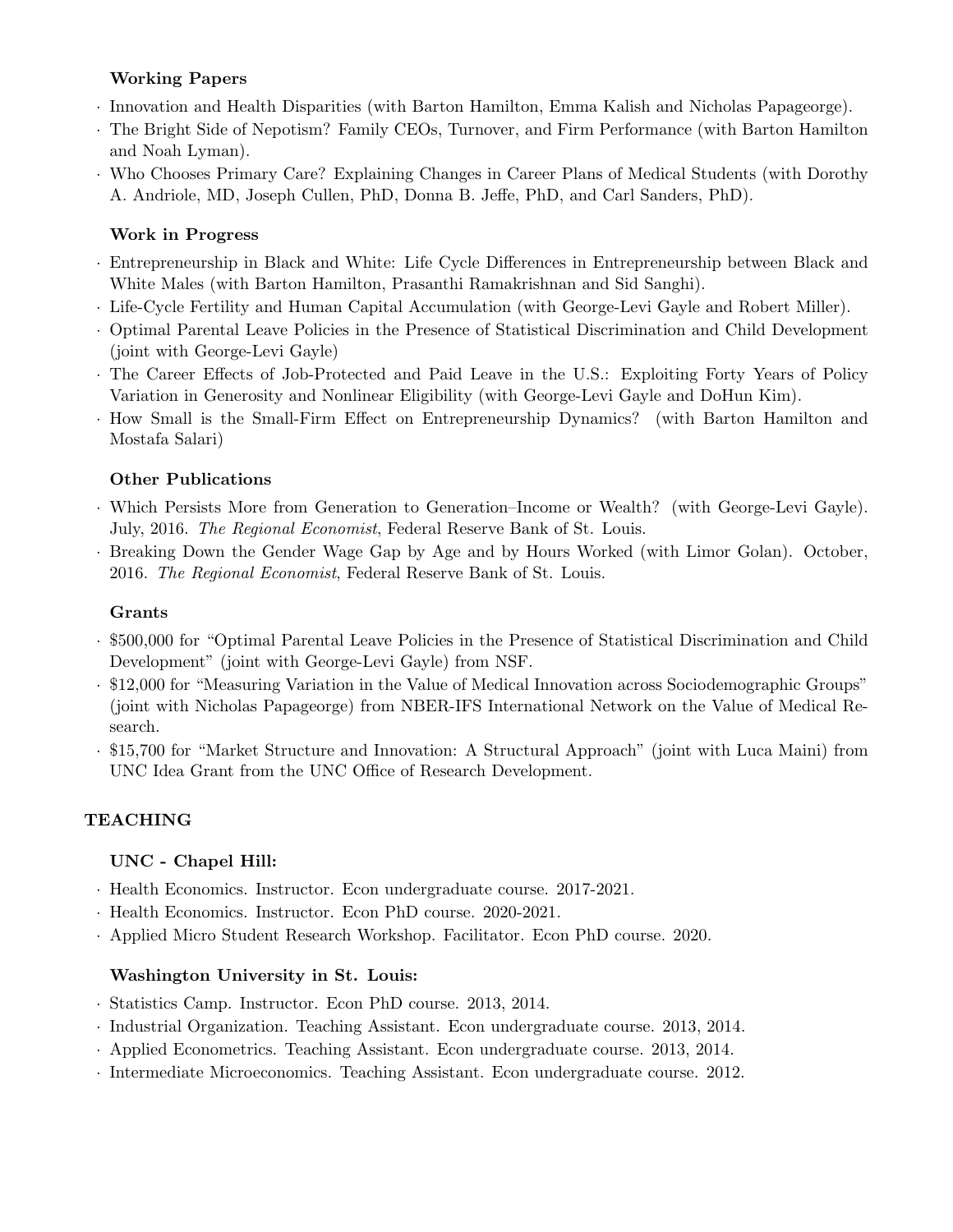### El Colegio de México:

- · Introduction to Microeconomics. Teaching Assistant. Econ MSc course. 2009.
- · Microeconomics. Teaching Assistant. Econ MSc course. 2009.
- · Microeconomics. Teaching Assistant. Politics and Public Administration undergraduate course. 2010.

### PRESENTATIONS

2022 : Carolina Data Science Now (UNC), Southeastern Micro Labor Workshop, Carolina Region Economic Day

2019: Kenan-Flagler Business School; Federal Reserve Bank of Atlanta; Duke/UNC Innovation and Entrepreneurship Workshop; Carolina Region Empirical Economics Day; SED; SITE (Stanford); CIDE, Mexico City; Johns Hopkins University; Banco de la República, Cali, Colombia.

2018: NBER (Productivity, Innovation, and Entrepreneurship Program); Southern Economic Association 87th Annual Meetings; Wake Forest University.

2017: Cornerstone Research; University of Michigan; University of North Carolina at Chapel Hill; University of Queensland; Banco de la República, Cali, Colombia; North American Summer Meeting of the Econometric Society; Kenan-Flagler Business School; Southern Economic Association 87th Annual Meetings.

2016: Washington University in St. Louis, Olin School of Business, Economics Department and Econ Grad Student Conference; Carnegie Mellon University, Tepper School of Business; Centre for European Economic Research, Mannheim, Germany; Princeton, EconCon.

 $2015$ : Washington University in St. Louis.

2011: Center for Research on Inequalities and the Life Course, Yale University.

### AWARDS AND SCHOLARSHIPS

- · Dissertation Fellowship. Washington University in St. Louis. 2016-2017.
- · Student Scholarship. Annual Health Econometrics Workshop. 2016.
- · Attendee Scholarship. 8th Entrepreneurship Research Boot Camp, NBER. 2015.
- · Artistic-Academic Scholarship. Grupo Atlántico Dance Company, St. Louis, MO. 2014, 2015.
- · Hispanic Academic Scholarship. Venezuelan Association in Missouri, St. Louis, MO. 2014, 2015.
- · Summer Research Grant. Washington University in St. Louis. 2013-2015.
- · John Stuart Mill Fellowship. Washington University in St. Louis. 2011-2014.
- · Fox International Fellowship. The MacMillan Center, Yale University, New Haven, CT. 2010-2011.
- · Scholarship for Graduate Studies. National Council of Science and Technology, M´exico. 2008-2010.
- · Academic Performance Scholarship. Universidad Tecnológica de Pereira, Colombia. 2002-2006.

### PROFESSIONAL SERVICE

### Refereeing

· Quantitative Economics; Review of Economic Studies; International Economic Review; Oxford Bulletin of Economics and Statistics; Journal of Human Resources; Labour Economics; International Journal of Industrial Organization; Journal of the European Economic Association; Journal of Small Business Management; Journal of Law, Economics, & Organization; The Scandinavian Journal of Economics.

### LANGUAGES

English (fluent), Spanish (native).

### SOFTWARE